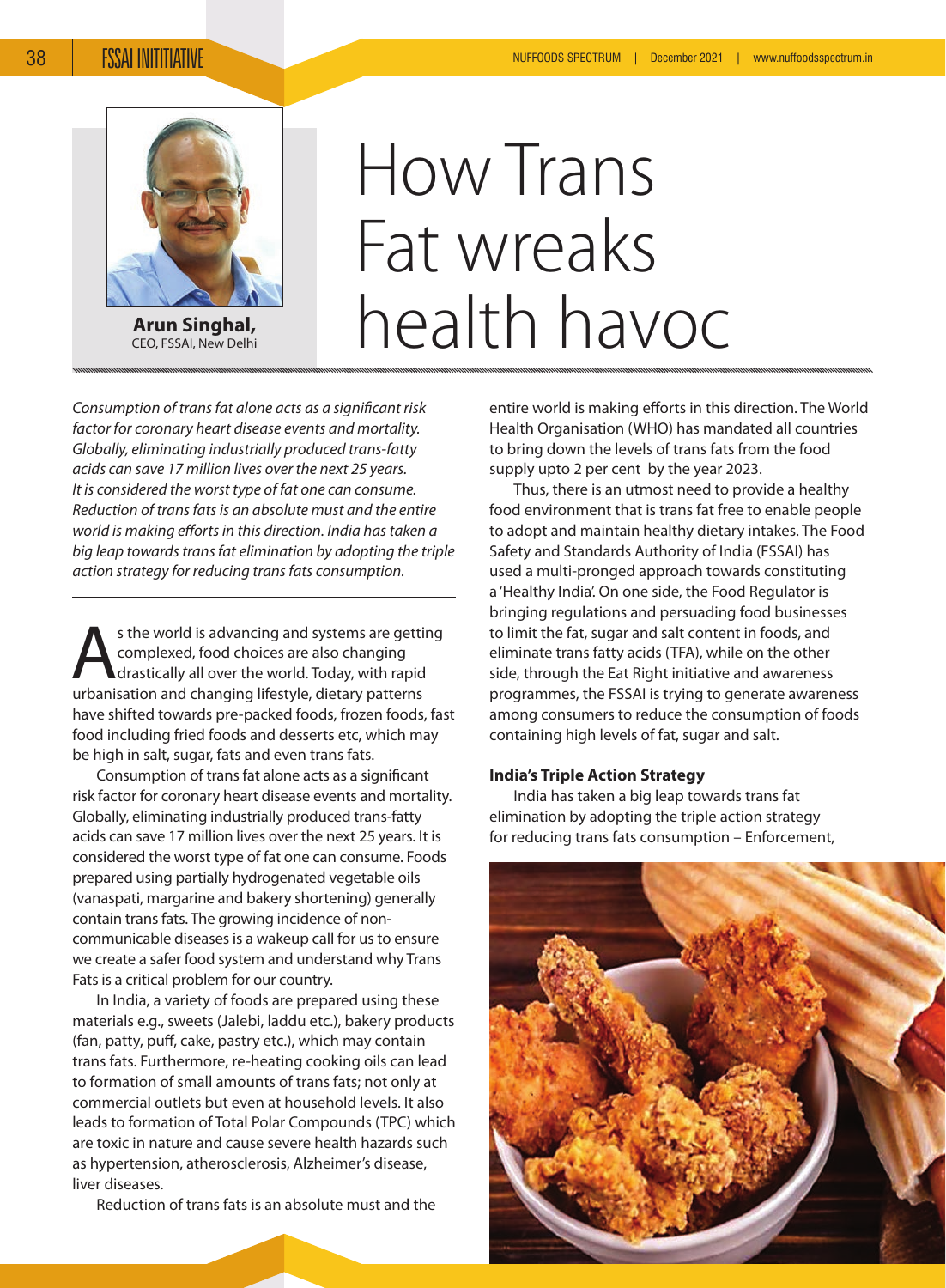Engagement and Awareness.

#### **Enforcement**

India took a step forward to follow the WHO's call to eliminate industrially produced trans fat from the food supply. The FSSAI has taken up the trans fat issue at priority with cohesive efforts directed towards best practices and policy framework. To control increased risk of non-communicable diseases, Regulation on Food Safety and Standards (Food Products Standards and Food Additives) Tenth Amendment Regulations, 2020 has been notified to limit industrial TFA to not more than 3 per cent in all fats and oils by January 2021 and not more than 2 per cent by January 2022.This regulation has also been extended to all food products (having edible oil/fat as an ingredient), to limit industrial TFA to 2 per cent from January 1, 2022 under the Food Safety and Standards (Prohibition and Restrictions on Sales) Second Amendment Regulations, 2021.

Another important aspect is to ensure that school children and youngsters develop healthy eating practices. Keeping this in mind, the FSSAI has notified the Food Safety and Standards (safe food and balanced diets for children in school) Regulations, 2020. With effect from July 1, 2021, it restricts the availability of foods high in saturated fat or trans fat or added sugar or sodium in school campuses or within 50 metres of the schools. This regulation prohibits the advertisement or marketing of food products, high in saturated fats or trans fats or added sugar or sodium within school campuses or within 50 meters radius. It also promotes consumption of safe and balanced diet in and around school campuses. A general guidance document for providing safe food and balanced diets and selection of right food items for children is also provided in the regulation.



While the regulatory action is mandatory, regulations alone don't really win any such kind of war, especially when it comes to changing behaviour.

### **Engagement**

To achieve a country free of industrially produced trans fats, the FSSAI is constantly working towards nudging food businesses to identify new technologies and ingredients to eliminate trans fats from the food supply chain. Engagement with all these stakeholders will ensure that trans-fat free or low trans fat products are made available to people.

However, there are certain challenges associated with hand holding and educating stakeholders to comply with the regulation on elimination of trans fat. The FSSAI has initiated the campaign 'India@75: Freedom from trans fats' that aims to bring all stakeholders together and to ease the implementation. A series of technical sessions/webinars have been conducted to sensitise stakeholders like industry associations, bakers and food businesses, chefs, restaurateurs and hoteliers, edible oil industry, sweet and namkeen manufacturers, laboratory networks and academic institutions. Each webinar was planned to target a specific target audience focusing on challenges faced by them towards making a shift to trans fat free products and do-able solutions through talks/ sessions deliberated by global experts.

### **Awareness**

Elimination of trans fat is a vital part of the 'Eat Healthy' pillar of the Eat Right India movement. In addition to regulations on limiting trans fats and engagement with stakeholders, the FSSAI uses various mediums such as social media platforms, videos, public service messages, Eat Right Melas, among others, to make consumers aware about the harmful effects of trans fat and its elimination. It is extremely important to provide information to the public because unless they know what they are consuming they can't make any informed choice.

#### **Some of the actions areas include:**

 Mass awareness campaigns to reduce salt, fat and sugar in the diet, - like 'Aaj Se Thoda Kam' and 'Trans Fat Free India by 2022' and encourage consumers to voluntarily cut down on salt, sugar and saturated fat levels.

 Dedicated webpage under the Eat Right India website to make people aware about harmful effects of trans fats on our health.

 A mass media public service campaign 'Heart Attack Rewind'- a 30-second Public Service Announcement (PSA) with an aim to create awareness about the harmful effects of trans-fat by, reducing acceptability of industrially produced (IP) trans fat in